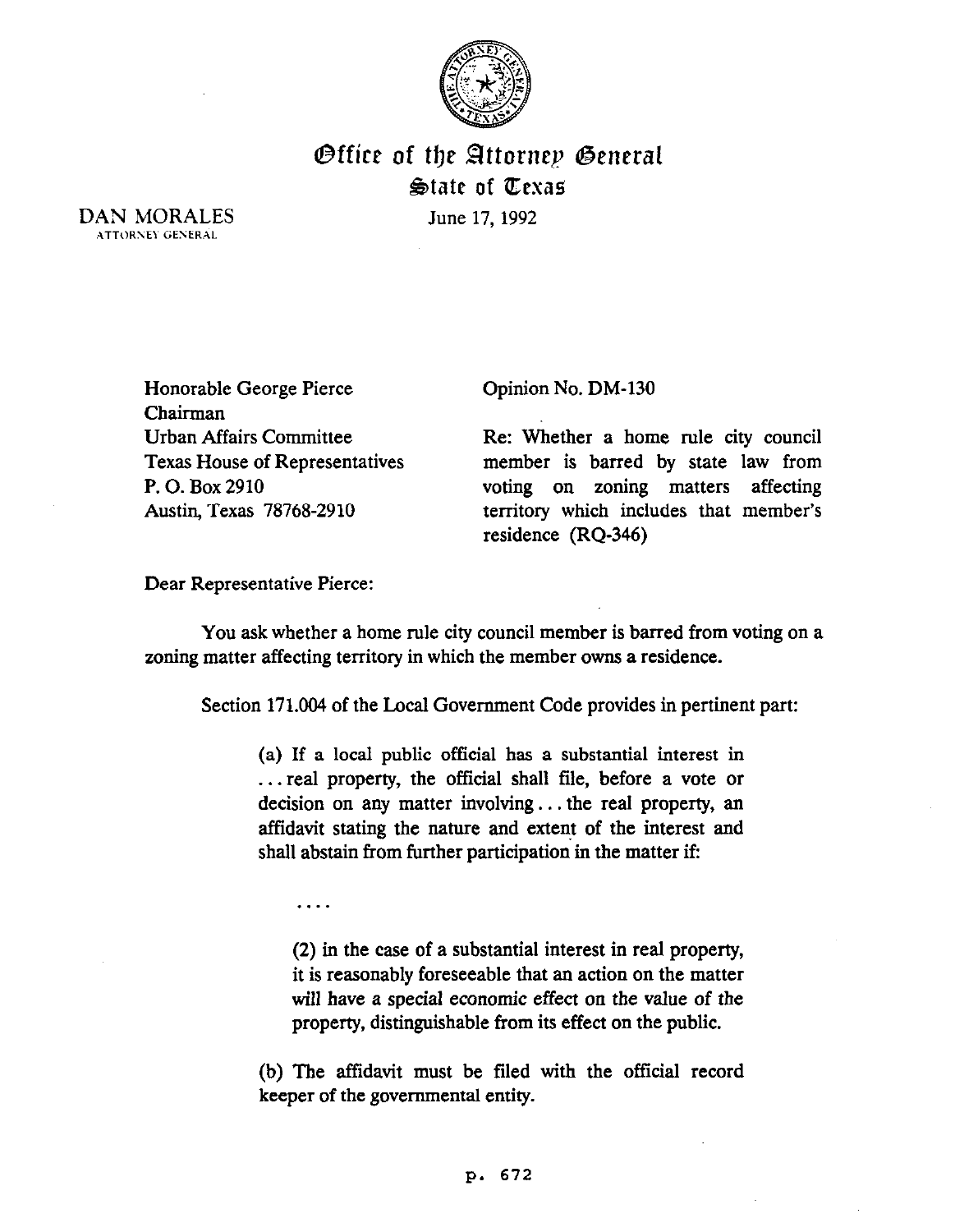(c) If a local public official is required to file and does file an affidavit under Subsection (a), the official is not required to abstain from further participation in the matter requiring the affidavit if a majority of the members of the governmental entity of which the official is a member is composed of persons who are likewise required to tile and who do file affidavits of similar interests on the same official action.

We think it is clear that the provisions of section 171.004 would, in certain circumstances, bar a city council member's voting on a zoning matter affecting territory in which the member's residence is located. A home rule city council member is clearly a "local public official" within the meaning of section 171.004. See Local Gov't Code § 171.001(1) (defining "local public official," for purposes of chapter 171, to include "a member of the governing body  $\dots$  of any  $\dots$  municipality"). A zoning matter affecting territory in which the member's residence was located would, we think, clearly "involve" such "real property," within the meaning of section 171.004. A council member's interest in his residence would be a "substantial interest" in "real property" within the meaning of section 171.004 if his real property interest in the residence amounted to "equitable or legal ownership with a fair market value of \$2,500 or more." Id.  $$ 171.002(b)$  (defining "substantial interest in real property" for purposes of the chapter).

In view of the provisions of subsection  $(a)(2)$  of section 171.004, even where a council member had a "substantial interest" in his residence, he would be required to abstain from voting in the case of a zoning matter affecting territory in which the residence was located only if it was "reasonably foreseeable that an action on the matter will have a special economic effect on the value of the property, distinguishable from its effect on the public." And, even. in such a case, the abstention requirement would not apply it, under subsection (c), the member had filed the affidavit required by the section and a majority of the council also had similar interests in the matter and'had filed the appropriate affidavits. Whether it would be "reasonably foreseeable," under subsection (a)(2), that an action on a voting matter will have a "special economic effect" on the value of the member's residence "distinguishable from its effect on the public," so as to trigger the affidavit and abstention requirements of the section, would, of course, depend on the facts of the particular case.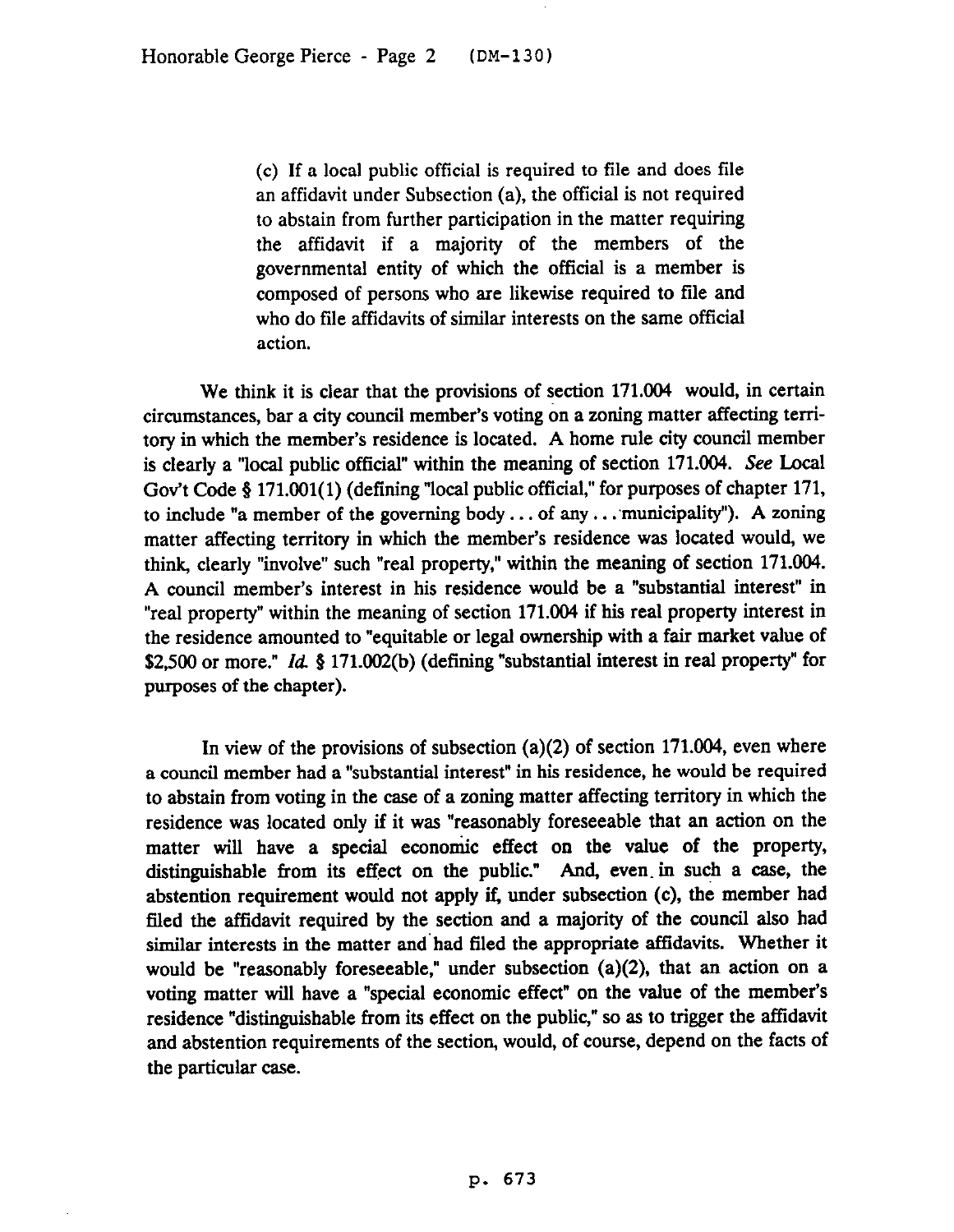You also ask whether it is "permissible or proper" for a council member to abstain from voting on a zoning matter affecting territory in which his residence is located. We find nothing in state law which would restrict a council member's abstaining under such circumstances. Particularly given the penal provisions, in section 171.003, for "knowingly" violating section 171.004, it might, indeed, be advisable for a member to comply with the affidavit and abstention requirements of the latter section if he is in doubt as to whether his failure to do so will place him in violation of the section.

We caution, finally, that we limit our discussion here to state law. Notably subsection (a) of section 171.007 provides that the provisions of chapter 171, which we have discussed above with regard to your questions, "preempt[] the common law of conflict of interests as applied to local public officials." However, subsection (b) of that section provides that the chapter "is cumulative of municipal charter provisions and municipal ordinances defining and prohibiting conflicts of interest." Therefore, the charter provisions and ordinances of particular cities should be consulted in order to determine if they place additional restrictions, to those effected by state law, on council members' participation in the matters you ask.

## SUMMARY

Under certain circumstances, the provisions of chapter 171 of the Local Government Code would require a home rule city council member to abstain from voting on a zoning matter affecting territory in which the member's residence is located.

Very truly yours,

 $\int$  and  $\int$  orales

DAN MORALES Attorney General of Texas